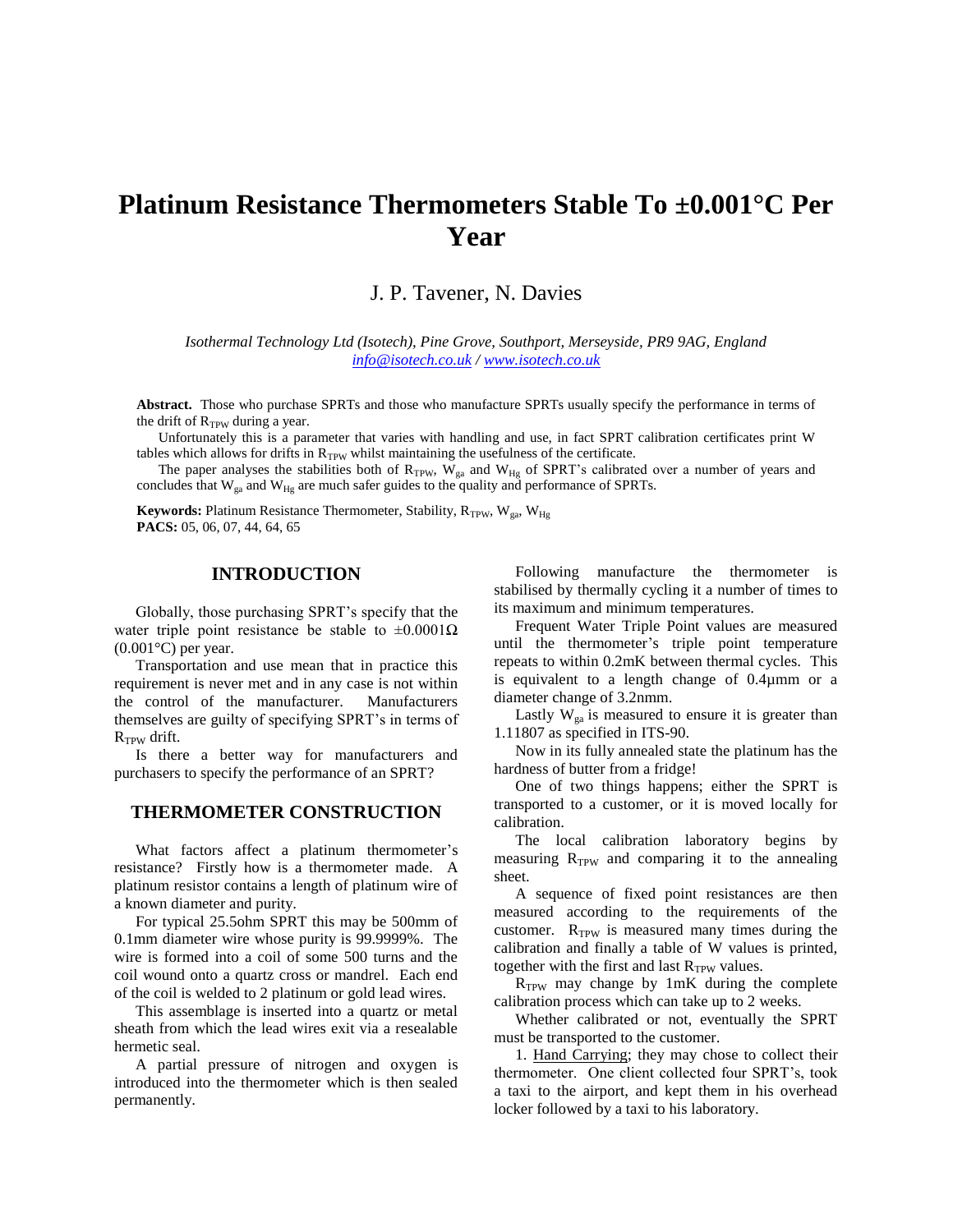All thermometers had  $R_{TPW}$  increased by 2 to 4mK during his transportation. He was able to restore the  $R_{TPW}$  by annealing to within 0.5mK of the factory values.

2. Delivery by Courier; the SPRT in its padded case is suspended by bungee cords inside a much larger case to minimise shock and vibration during transportation. Even so increases in  $R_{TPW}$  have been measured up to 40mK and most of this change is permanent.

The manufacturer has no control over what happens after the thermometer leaves his factory and yet the specification says  $\pm 1$ mK per year!

# **What Do SPRT Manufacturers Say About The Stability Of Their Products?**

- I says under long term drift of its 670 SPRT "*from 0.001°C per annum depending on use*".
- R states 0.002°C drift per 100 hours at maximum temperature 0.01°C per annum (162CE).
- H says less than 0.008°C per annum regular usage less than 0.002°C/100H at 661°C (model 5681).
- Y stability not specified.
- C stability not specified.

In other words, those who do try and specify drift use  $R_{\text{WTP}}$  and hedge the numbers with extreme temperature drift or dependent on usage statements. None refer to stability of  $W_{ga}$  or  $W_{Hg}$ .

Why have manufacturers and those who specify SPRT's become obsessed with  $R_{TPW}$  when the true performance of an SPRT is dependent on the stability of the W Table?

### **A Different Approach**

Through shock, vibration and thermal cycling  $R_{TPW}$ will inevitably change with usage.

However the purity of the platinum wire will not, and provided the thermometer is annealed, the resistance change with temperature (W value) will remain the same.

It is not coincidence that a calibration certificate presents a table of W values as well as  $R_{TPW}$ .

Provided the user regularly updates the  $R_{TPW}$  value the certificate remains valid for a long time.

And so specifications should state that the W values must remain within  $\pm 0.001$ °C per annum and not  $R_{TPW}$  which as we have already stated above is outside the control of the producer once it leaves his factory.

#### **Uncertainties**

Choosing  $\Delta$  W<sub>ga</sub> or W<sub>Hg</sub> as a stability criterion enables tracking of these values to a high degree of accuracy because most uncertainties drop out of W value calculation, and provided the same cells are used, their absolute values are not important assuming they are stable.

Measurement procedure is very important and must be adopted consistently if accurate tracking is to be achieved.

#### **Actual SPRT's**

A number of actual thermometers have had their performance monitored over a number of years.

#### *Example 1: Thermometer 670SQ/25.5/002*

This thermometer is from a batch of five made in 2006 to evaluate a new design. It has been used on a day to day basis for research projects mainly at the aluminium point. No special precautions in thermal cycling have been taken; infrequently  $R_{TPW}$  and  $W_{ga}$ have been measured.

Graph 1 shows the change since November 2006 in  $R_{TPW}$ . It can be seen that the resistance has increased by around 0.0006Ω (6mK) over the three years covered by the data. Contrast this with graph 2 which charts  $W_{ga}$  over the same time span and shows an equivalent variation of  $\pm 60\mu K$  which is within the measurement uncertainty.



**GRAPH 1.** Change in R<sub>TPW</sub> 2006-2010 of 670SQ/25.5/002.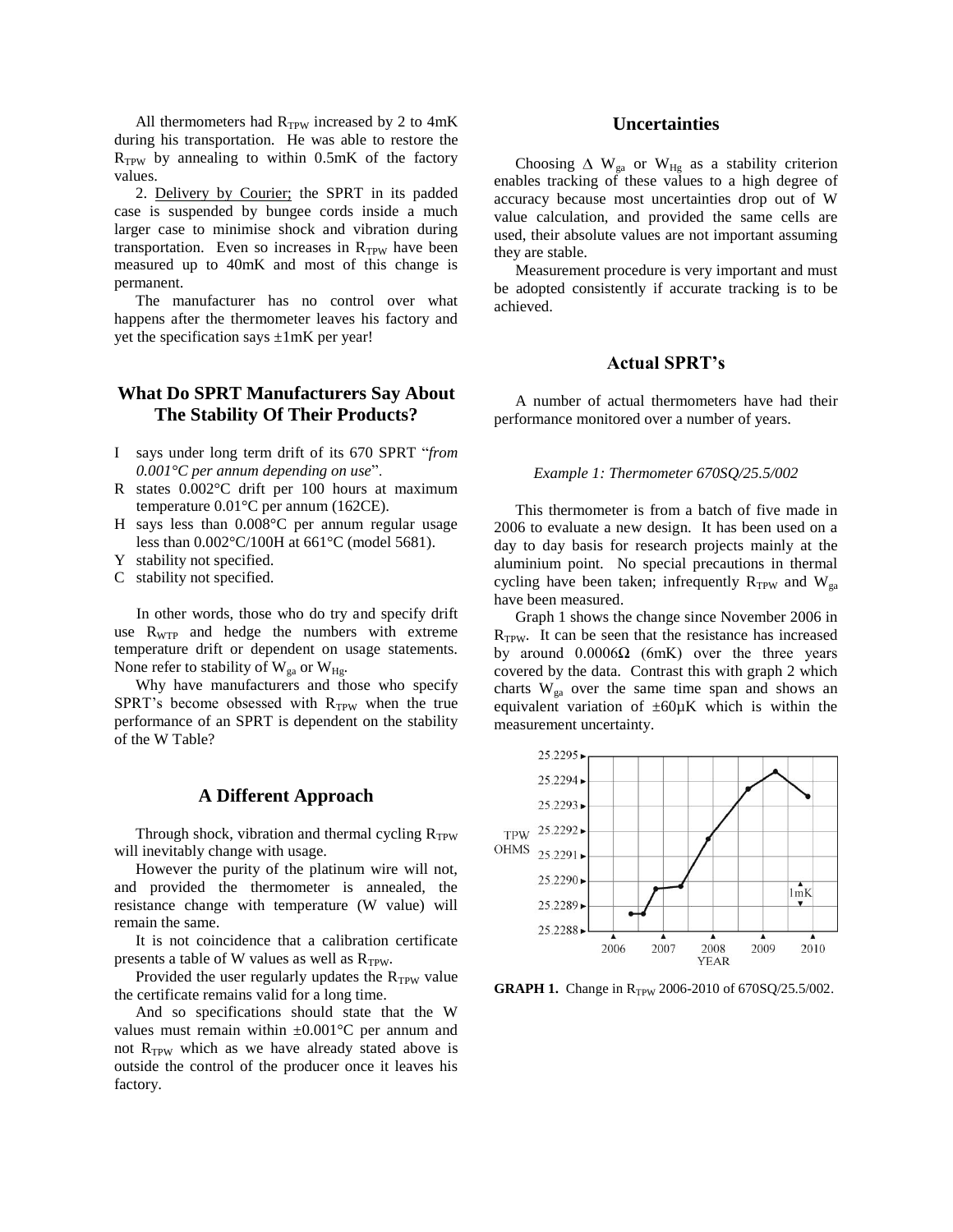

**GRAPH** 2**.** Change in Wga 2006-2010 of 670SQ/25.5/002.

#### *Example 2: The Resistance Drift of Platinum Resistance Thermometers*

Shu-Fei Tsai in her excellent article "*The Resistance Drift of Platinum Resistance Thermometers*" Tempmeko 2004 [1] analysed the resistance variations of 32 PRTs belonging to 21 customers and originating from seven commercial manufacturers calibrated over 10 years from -190 to 420°C.

She concluded that the equivalent temperature at WTP increased between 0.14mK to 9.9mK per year, and that this is the reason why ITS-90 adopts resistance ratio, and not resistance itself to determine  $T_{90}$ . She analysed  $W_{Hg}$  and stated that the drift rate was 0.01mK to 0.51mK per annum; with limited data on Wga she noted maximum change of 0.92mK per annum.

Her article is essential reading for all who are interested in thermometer stability.

#### *Example 3: An Investigation of Long-Term Stability of a Precision Platinum Resistance Thermometer up to 660°C*

An article presented at NCSL in 2003 [2] analysed the performance of a thermometer kept at 665°C for 20,000 hours.

Over the first  $5,000$  hours  $R_{TPW}$  dropped by the equivalent of 50mK thereafter a further 20mK over the next 15,000 hours  $W_{AI}$  increased by around 15mK over the same period.

#### *Example 4: 670/SQ/A/014*

From the control chart of this thermometer used to monitor an aluminium cell it was noted that RTPW dropped 4mK over its first 4,000 hours followed by a fairly random  $\pm 2mK$  over the following 15,000 hours.

 $W_{\text{AI}}$  increased around 10mK over the first 4,000 hours followed by 7 to 8mK over the subsequent 15,000 hours.

#### *Example 5: WZn*

Shu-Fei does not have enough data for  $W_{AI}$ , but for W<sub>Zn</sub> she quotes between 6 and 18mK drift over 9 years.

#### *Example 6: Thermometer Drift*

The same article as 3 above reports the drift in 7 thermometers that were regularly calibrated for clients over 3 years. Drifts are shown to vary between -7mK and +20mK.

#### **Discussion**

We have two sets of parameters to consider

Initial stabilisation; it seems that around 6 months or 4,000 hours at max temperature (665°C) will remove most of the initial strain in a 25.5ohm thermometer, however further changes in  $R_{TPW}$  will always occur with temperature cycling.

Handling; the two articles summarised that deal with regular recalibration of customers SPRT's suggest change in  $R_{TPW}$  vary from +20mK to -7mK over 3 years [2] or 0.14 to 9.9mK per annum [1].

From the above, specifying a drift of 1mK per annum in  $R_{TPW}$  seems unrealistic unless this is the stability in terms of shelf life.

However if  $W_{ga}$  or  $W_{Hg}$  is considered then  $\pm 1$ mK per annum encompasses all 32 SPRT's in Shu-Fei's article and ±0.5mK would cover the best SPRT's after 4000 hours stabilisation at maximum temperature.

#### **Conclusion**

PRT's stable to ±0.001°C per year.

The common expectation that an SPRT can retain a WTP resistance stable to the equivalent of 0.001°C per year is unrealistic unless it is left in its case on a shelf.

More realistic is the expectation that  $W_{ga}$  or  $W_{Hg}$ will remain stable to the equivalent of 0.001°C per year. Those purchasing SPRT's and those manufacturing SPRT's should change their specifications accordingly.